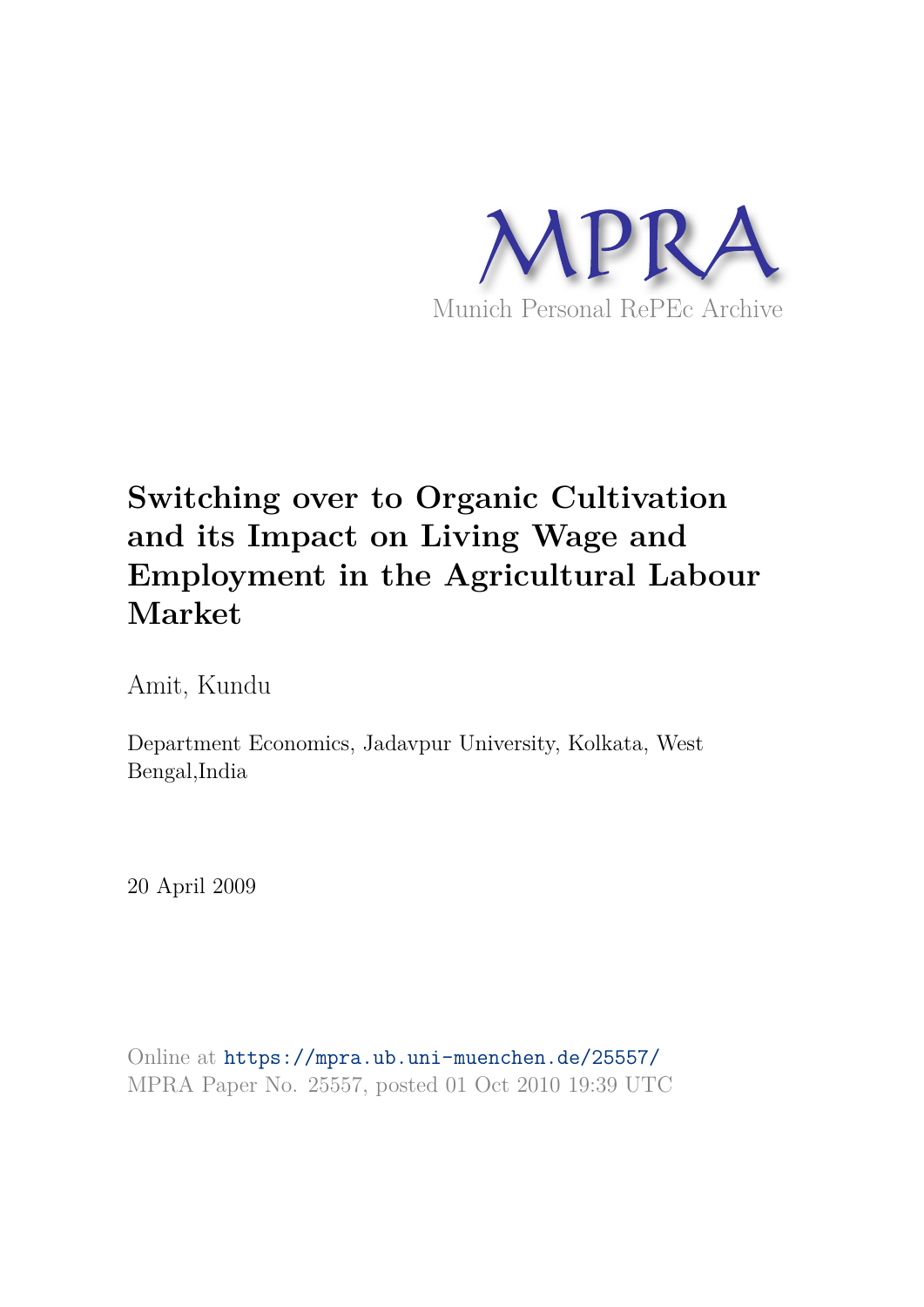# **SWITCHING OVER TO ORGANIC CULTIVATION AND ITS IMPACT ON LIVING WAGE AND EMPLOYMENT IN THE AGRICULTURAL LABOUR MARKET.**

#### **AMIT KUNDU,**

#### **READER, DEPARTMENT OF ECONOMICS, JADAVPUR UNIVERSITY, KOLKATA, WEST BENGAL, INDIA.**

E-Mail: akundu1970@rediffmail.com, akundu29@rediffmail.com.

#### **ABSTRACT**

The export performance of Indian agricultural commodities in the post WTO agreement on agriculture is not encouraging. Substantial increase of cost of farming due to steep increase of prices of chemical fertilizers, pesticides and seeds gradually make farming as non-profitable. This also reduces employment generation in agricultural sector. High improper use of chemical fertilizers and pesticides during the time of cultivation also creates different health hazards among the agricultural labourers. In this situation, this paper suggests that switching over to organic cultivation will be beneficial for both the farmer and agricultural labourers. As India is now enjoying few comparative advantages in exporting organic agricultural commodities, cultivation through organic method with bio-pesticides can help the Indian farmers to penetrate in vast global market mainly in developed countries and can sell the product at premium price. The organic cultivation will also give sufficient health security to the employed agricultural labourers, which is an important part of social security of these unorganized workers. Switching over to organic cultivation, will help the farmers cum employers to offer lower living wage to each employed labourers without violating social security norm of these unorganized workers and can generate sufficient employment in the agricultural labour market which ultimately will increase further if the developed countries following WTO agreement reduces tariff rates at the time of importing organic food products.

Key words: WTO Agreement, Organic Cultivation, Health Security, Living Wage, Employment.

JEL Classifications: F13, J28, J43, K31, N55, Q13.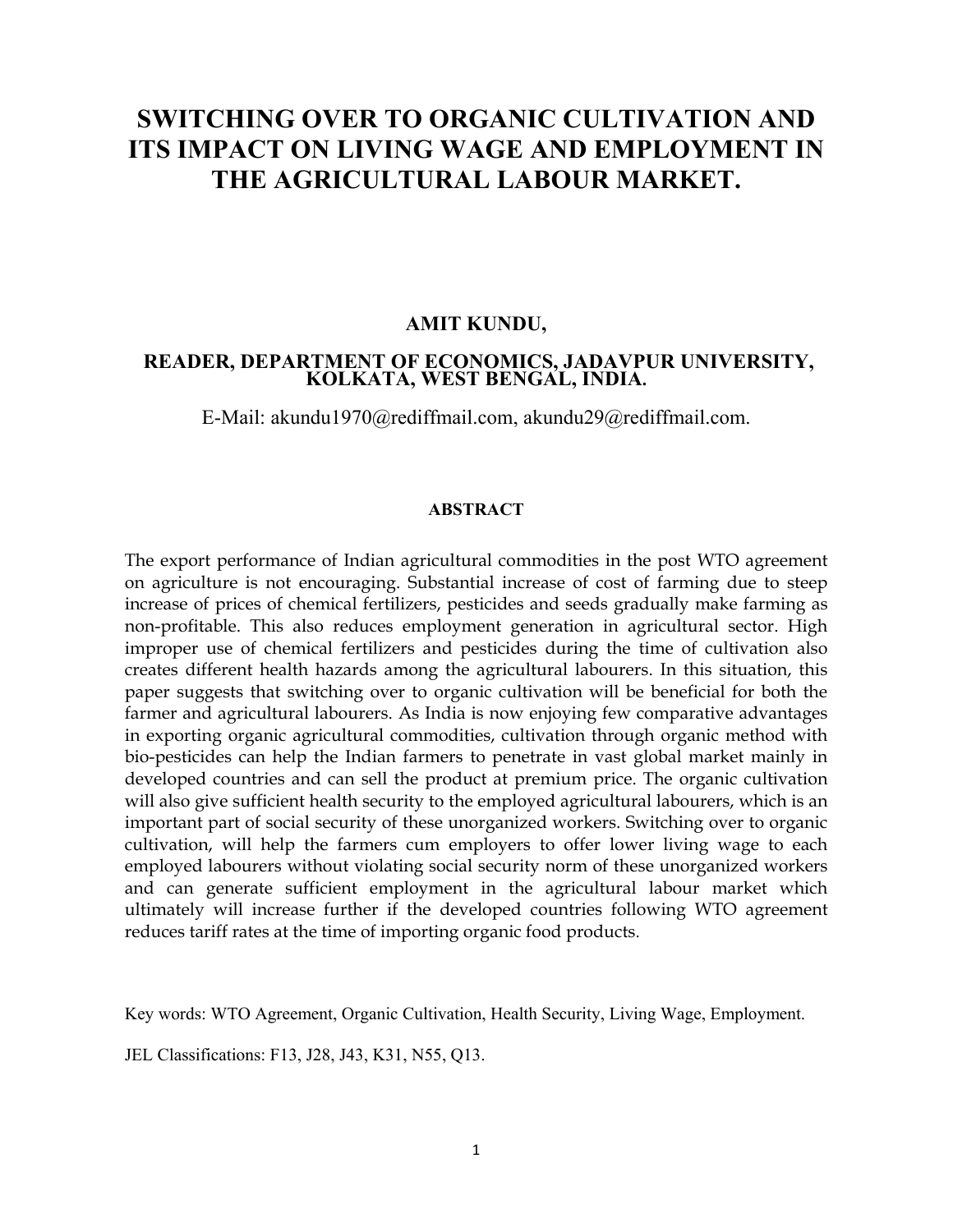## **SWITCHING OVER TO ORGANIC CULTIVATION AND ITS IMPACT ON LIVING WAGE AND EMPLOYMENT IN THE AGRICULTURAL LABOUR MARKET.**

#### **AMIT KUNDU**,

#### READER, DEPARTMENT OF ECONOMICS, JADAVPUR UNIVERSITY, KOLKATA, INDIA.

#### E-Mail: akundu1970@rediffmail.com, akundu29@rediffmail.com**.**

#### **Introduction**:

After WTO Agreement on agriculture in 1995, the agricultural trade was for the first time brought with in the discipline of multilateral trade rules. It was expected that the developing countries are likely to get more benefit from it due to their natural comparative advantage in agriculture in world trade. It was also expected that prices of almost all agricultural commodities to rise subsequent to liberalization of agricultural trade there by benefiting agricultural producers in those developing countries and these trade liberalization would provide stability to international as well as domestic prices of the agricultural commodities. But that has not happened because of serious impediments to multilateral trade liberalization. Actually developed countries' markets have not been very much accessible to the developing countries because of high tariffs on high value products and large tariff escalation. But India has shown little buoyancy in agricultural trade after economic liberalization and post WTO agreement on agriculture. The value of exports of the agricultural commodities has increased from \$6863 million in 1996-97 to \$8002 million in 2004-05 (Bhalla 2007). But the percentage of agricultural export to total export dropped from 20.5% in 1996-97 to 10.2% in 2004- 05. Even the share of agricultural exports to total value of agricultural outputs in 2004-05 was only 5.71%. Rice and fish are the two major agricultural commodities exporting from India. Apart from that few cereals, fruits and vegetables are also exported. So globalization has thrown challenges for the policymakers of India. The new agricultural technology with the help of HYV seeds and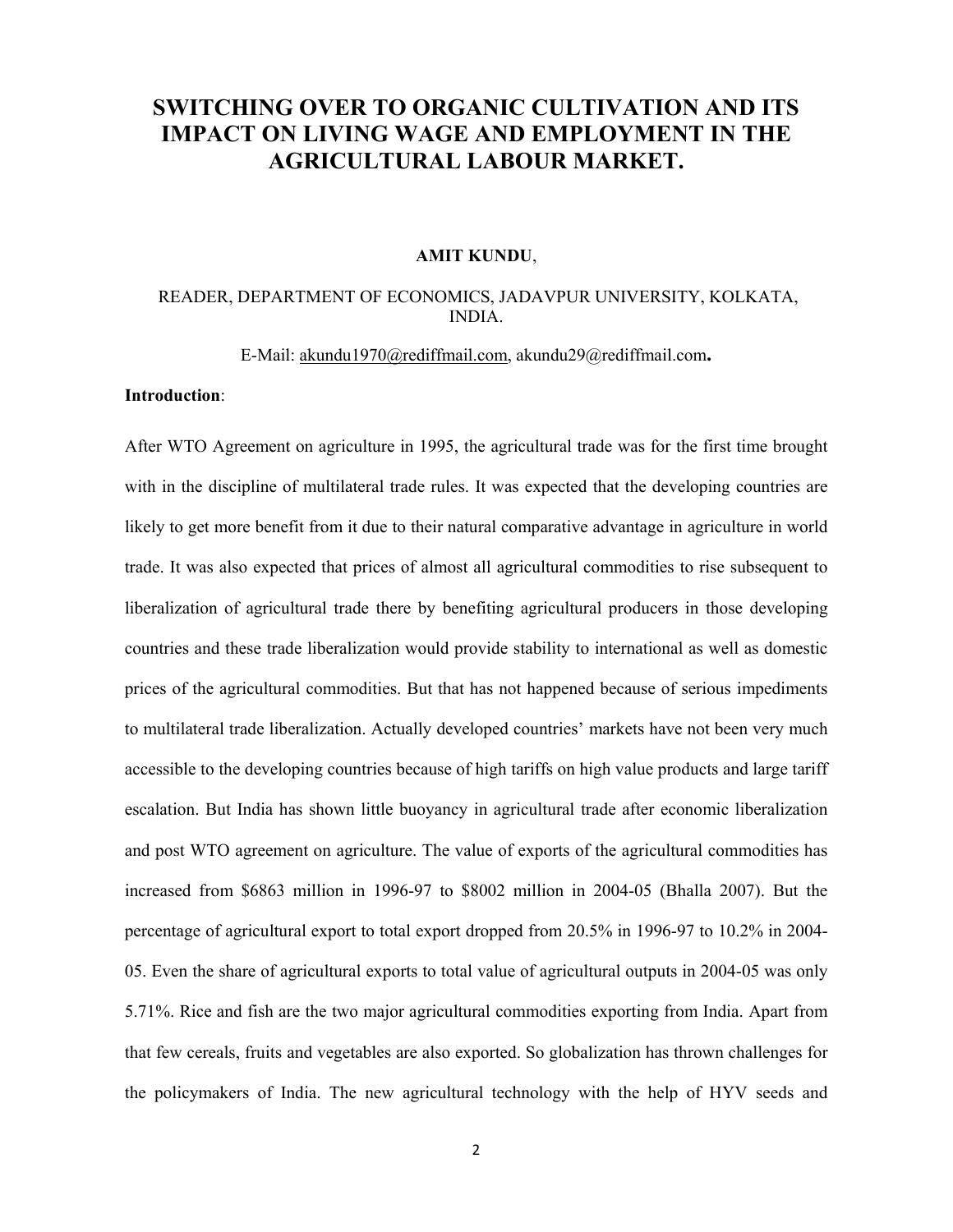chemical fertilizers and pesticides spread to most of the states of India after 1980s and as a result of which, during 1980-81 to 1993-94 we observed high yield growth in agriculture. But after that we observe a significant slow down in the growth rate of agricultural outputs in India. At present it is around 4%. Evidence shows that the reforms also lead to substantial increase in the cost of farming. Both fertilizer and pesticide prices recorded a steep increase during 1990s (Reddy and Reddy 2007).  $59<sup>th</sup>$  round of NSSO revealed that one third of the farmers claimed that farming is not profitable and another 40% are ready to give up farming in favour of job. It is also argued that the net income of the farming community is not sufficient enough to allow them to cope with the increasing social cost like health care and education. Gradual degradation of natural capital, especially soil due to over use of chemical fertilizer and pesticides also reduces the productivity of agricultural land. In this situation, agricultural growth can be revived both through increasing the yield growth of existing crops as well as through diversification of higher valued crop. These two strategies have to operate simultaneously. United Nations Food and Agricultural Organization (UNFAO) have urged the developing nations to boost exports of organic products to take advantage of booming market in the developed countries. Organic product means that product which is produced without using synthetic fertilizer and pesticides and very much health friendly. This product is cultivated with the help of Integrated Intensive Farming System. This system is essential for meeting the dual goals of more food and income from available land and water resources.

In this paper we are focusing on the importance of organic cultivation in Indian agriculture which can also provide little social security to the agricultural labourers and can generate more employment. This paper is divided into three sections. In Section-1, we shall discuss about the potentiality of Indian organic farm products in the international market. Then in Section-2 we shall discuss how cultivation through organic method can be beneficial for the agricultural workers and in Section-3, we shall develop a theoretical model and want to investigate the effect on living wage and employment in the agricultural labour market after farmer switches over to organic cultivation.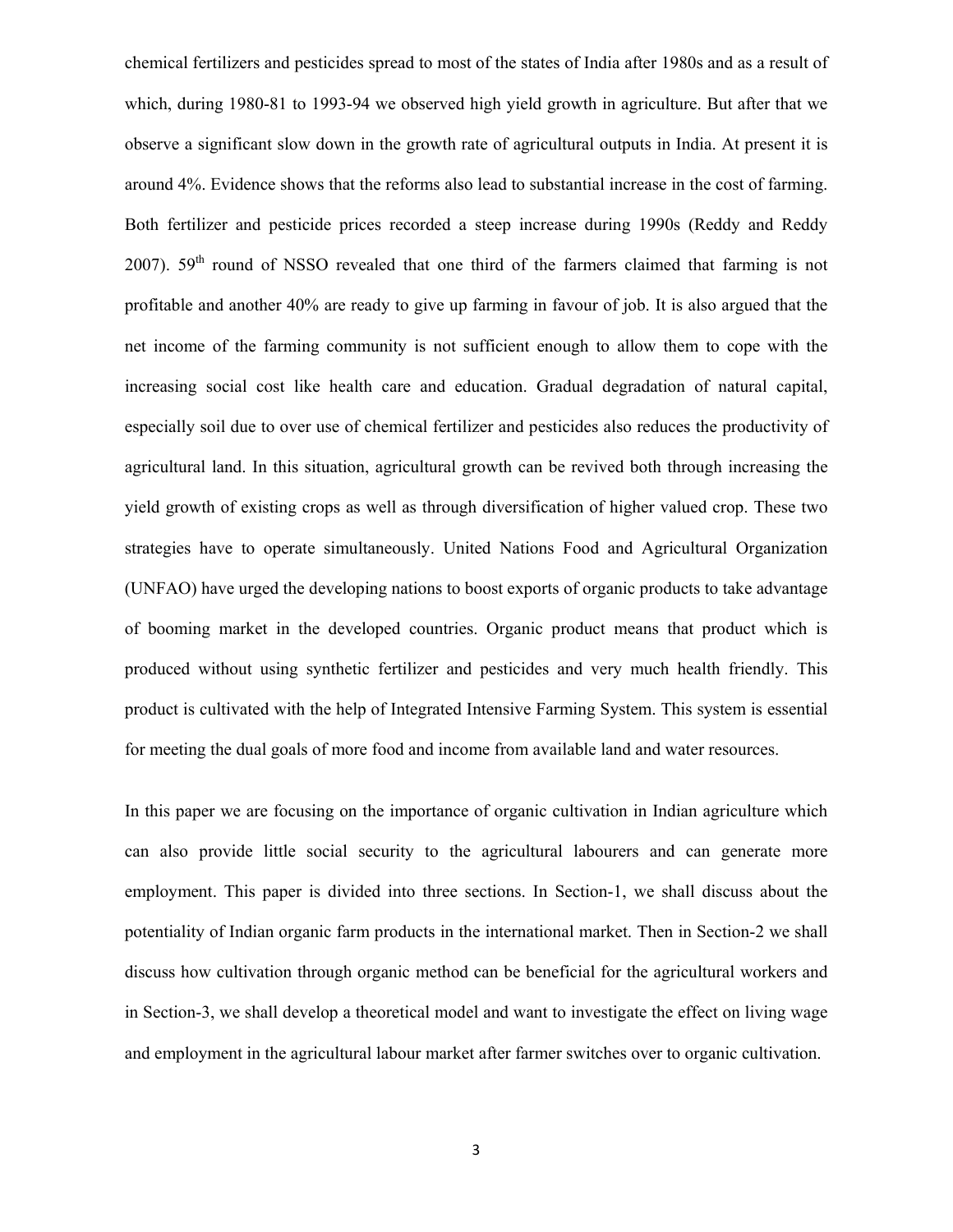#### **Section-1: Importance of Organic Farming in Indian Agriculture in the Globalised World**:

 The concept of food quality has changed dramatically in recent years. It now refers not only the characteristics of the final products but also to the way in which it is produced. Consumers in the developed and few developing countries now become more health conscious and they prefer to consume organic foods. The developing countries can take the advantage of this. The emphasis of developing country's government on organic agriculture originates from two basic concerns: (i) use of hybrid seeds, intensive irrigation and excessive use of chemical fertilizers and pesticides now started lowering soil fertility and agricultural yields and (ii) from environmental point of view, where over and improper use of chemical fertilizers and pesticides is harmful for farmer's and labourer's health. To minimize this problem it becomes necessary for the farmers of the developing countries including India to switch over to organic cultivation which can reduce the use of chemical inputs during the time of production. It is also observed that small farmers can switch over to organic cultivation which is not only labour intensive but also have high demand in the international market. The world market for certified organic food is estimated to be worth of US\$ 23- \$25 billions in 2003 and is growing at roughly 19% per year (Kortbech and Olsen 2003). The global organic market growth is consumer led and can be attributed largely to increasing demand among a growing number of consumers concerned about health. Major international organic markets are observed in United States, Germany, U.K., Italy, France, Canada, Japan etc. Those countries are now importing large quantities of organic products due to their limited domestic production. Apart from China, India is now becoming a key exporter of organic agricultural products (Raynolds, 2004).

Indian farmers are exposed to import competition from highly subsidized agricultural production especially from the developed countries. They are told to diversify their production and increase export capabilities in order to survive. The share of the export of agricultural commodities in total export fall quite sharply between the period 1998-99 to 2000-2001. In this situation, India has tremendous scope for export of organic agricultural products where almost all synthetic inputs are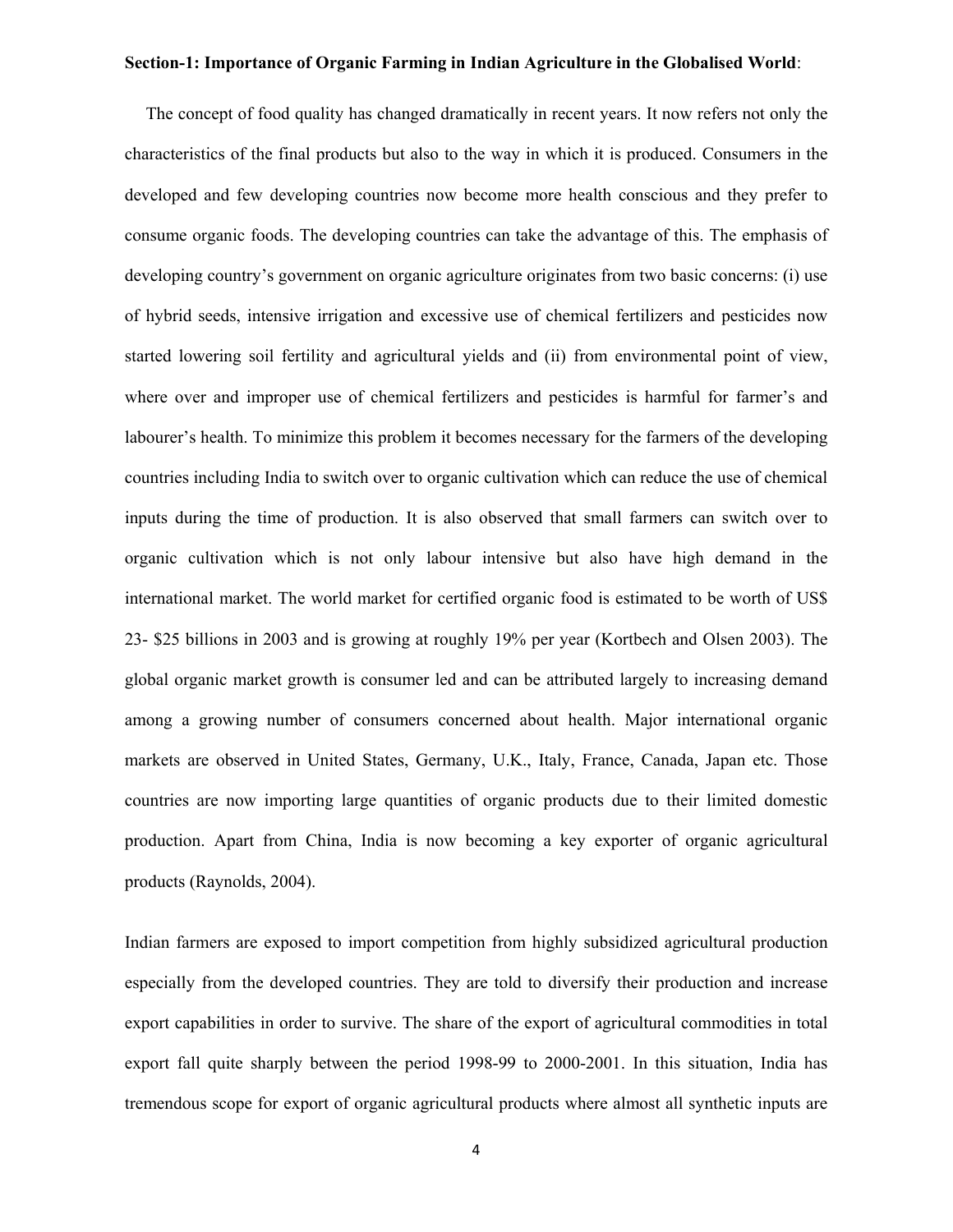prohibited and production is done through natural inputs. In India there are three main types of farmers engaged in organic agricultural productions: (i) Farmers who mostly follow traditional methods of agricultural production where the knowledge is acquired over the past hundred years. They mainly produce for self consumption and almost have zero marketable surpluses. (ii) Farmers with medium to small-scale holdings who are informed and follow modern agricultural organic systems. They likely have marketable surpluses as well as same amount for exports. (iii) Private companies that have responded to market demands particularly in the developed countries by organizing large-scale conversions to organic system. They actually depend on contract farming with small and marginal farmers. Their intension is to convert the conventional farming practice to ecological and sustainable farm practice.

More than 80% of its organic agricultural products of India are now exported. These products get 20% to 30% higher price than that of inorganic products in the World market. It is true that biofertilizers and bio-pesticides are still not become very popular in India. This is mainly due to heavy advertisement of chemical fertilizers and pesticides for higher margin of the retailers. But the emerging and increasing international market opportunities for organic food products are conducive for the adoption of organic cultivation among small farmers of the developing countries including India. The question of competitiveness of Indian agriculture becomes much more important in the WTO regime, because Indian can derive the benefits of trade liberalization and can substantially increase the exports of agricultural commodities. It is commonly argued that the farmers can increase their income by diversifying from food grains to high value crops. In this situation organic food products can help the farmers to enjoy few comparative advantages in the international market. Initially India's organic farmers were facing ban from several countries following chemical pesticides residue found in the products sent from India. According to the rules, organic products should not have any presence of chemical fertilizers and pesticides. So more importance is now given on the utilization of bio-pesticides in organic cultivation. In 2004, India exported 31 organic products. Total export quantity was 6792 tons at a value US\$15.5 million. Key items exported were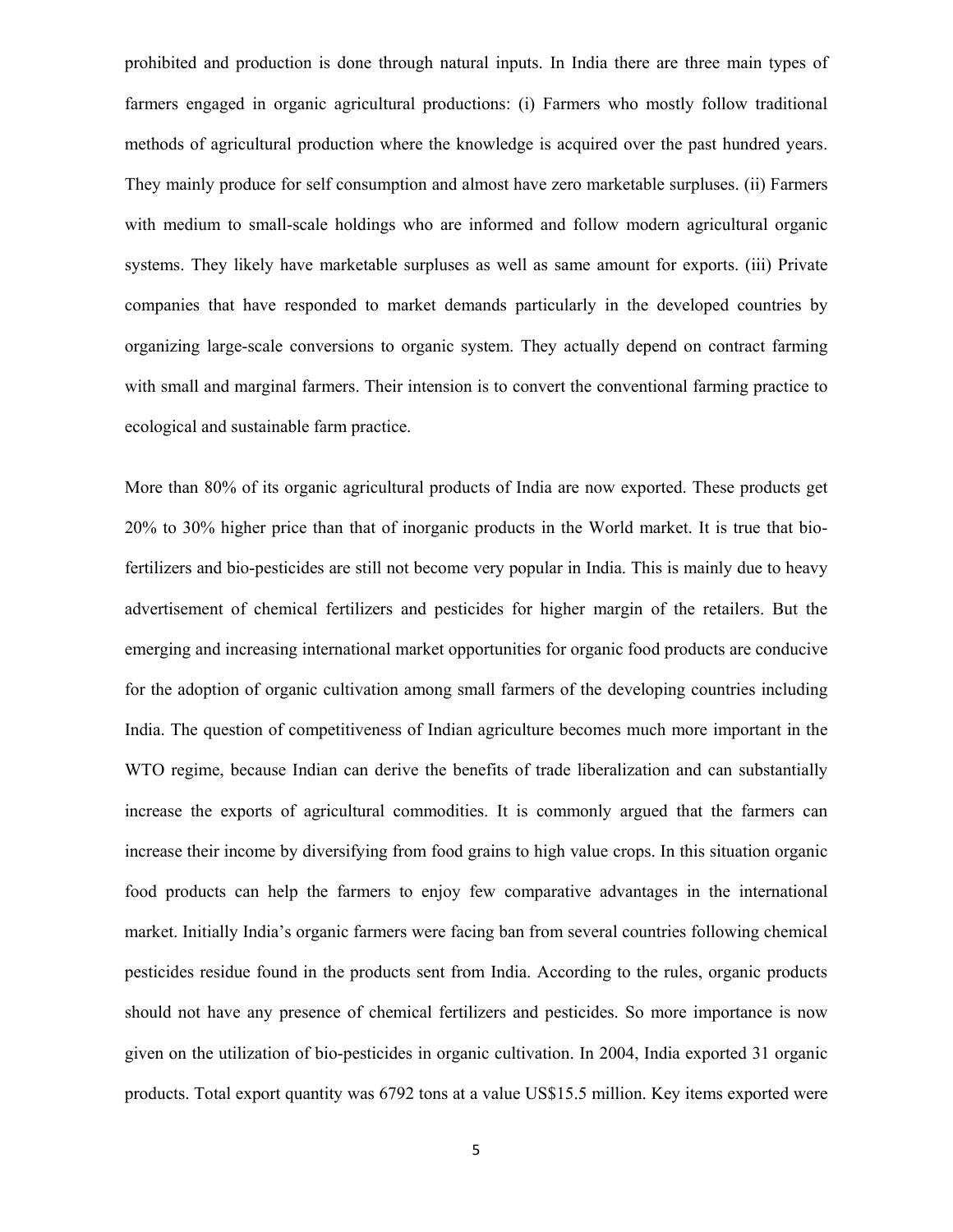fruits, vegetables, Basmati rice, sesame and spices. The major export market includes United States, Britain, Germany, Italy, France, Japan etc. At present the domestic market for organic foods is estimated about 1200 tons and its demand is growing. As part of the  $10<sup>th</sup>$  Five Year Plan (2002-2007) the government of India, earmarked Rs.100 crores for promotion of sustainable agriculture in the country. The main component of this initiative have benefited exports from the establishing of national organic standards under NPOP (National Programme for Organic Production), putting in place a system of cultivation for products and establishing APEDA (Agricultural and Processed Food Export Development Authority) as the nodal agency to promote export opportunities. A recent development is that Indian bodies certifying organic products should soon be receiving European Commission Equivalence Status. This means that the European Commission feels the standards followed by Indian Certification Agencies are comparable to its own and as a result of which Indian organic products will be exempted from certification by European agencies. This will naturally bring down the cost of exports of the organic products and can help the Indian farmers to sale that at comparatively lower price in European market. Still excess demand for organic products in the world market is observed and export of organic products from India is very small compared even to the current size of world organic markets. So there is a huge scope for the Indian farmers to make farming profitable if they can switch over to organic method of agricultural production.

#### **Section-2**: **Importance of Organic Cultivation for Agricultural Workers:**

Modern commercial agricultural practices involving chemical inputs such as fertilizers and pesticides have been associated with huge increase in food production particularly rice and wheat. But this high increase of production is not without problem. It is observed that in the post liberalization period, the employment growth in the agricultural sector is gradually declining. Dominance of small size of cultivatable land and high cost of cultivation generally prevents the farmers to employ more labour in the agricultural sector. But increase in population, gradual decline of cottage industries and village handicrafts, eviction of small farmers and tenants from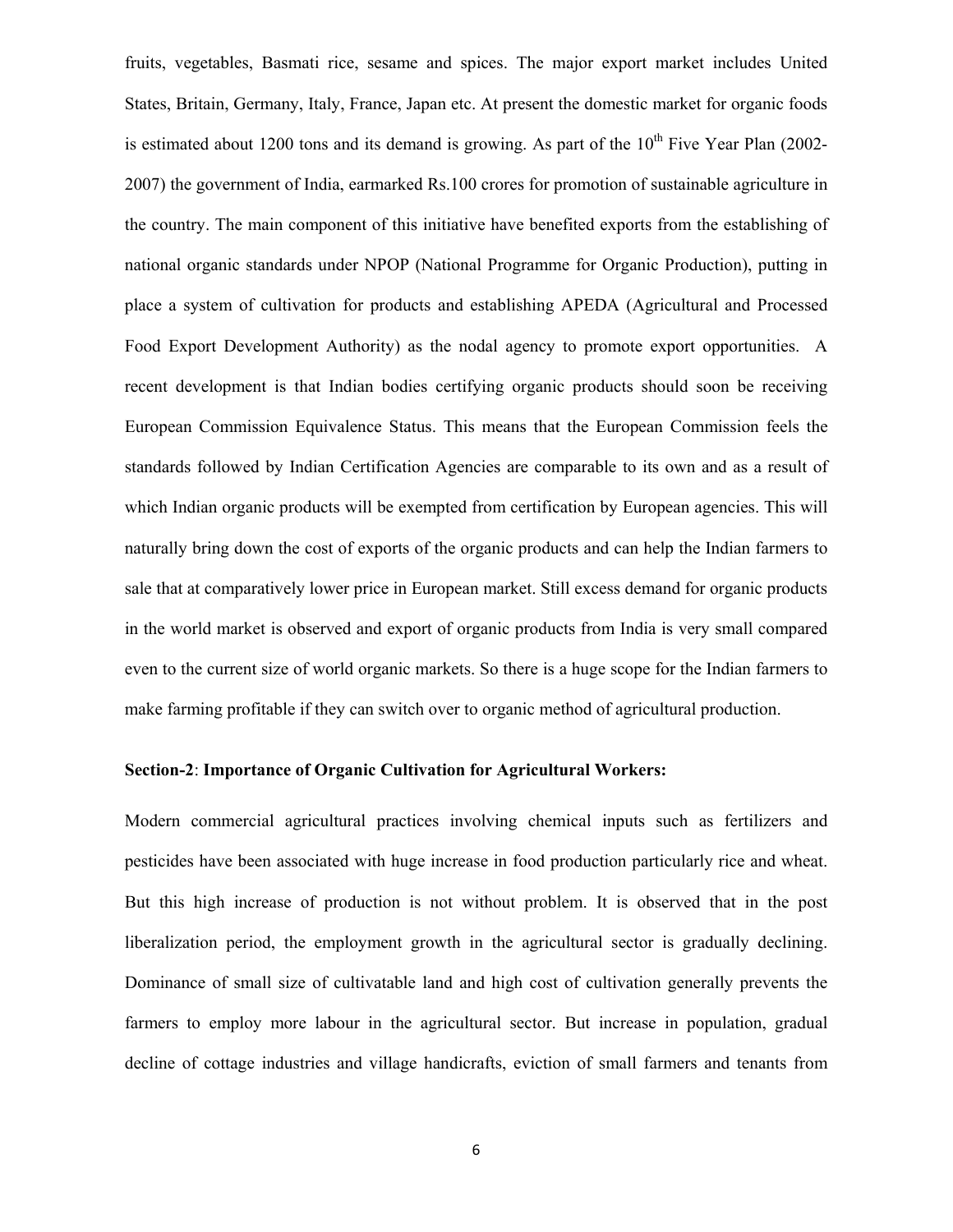land and uneconomic holdings are causes of growth of labour supply in the agricultural sector which ultimately increases the rate of unemployment in that sector.

Since the agricultural labourers of India are mostly not organized, they can not fight for minimum wage and any other social security benefit. As the labourers are not permanently attached to any employer, the task of providing social security to a worker is indeed a complex one. Therefore the responsibility has to be borne by the state. Following the recommendation of Second National Commission of Rural Labour, government of India, the National Commission for Enterprises in the Unorganized Sector (NCEUS) is formed. The basic objective of the Commission is to decide the conditions of work of the unorganized workers including agricultural workers. So it proposed 'Conditions of Work and Livelihood Promotion Bill' in 2007. Here the commission recommends providing health security to each labourer. We know that most of the times, the agricultural labourers have to work in poor unhealthy conditions and more than the normal working hours. Exposure to pesticides both occupationally and environmentally causes a range of human health problems. It is estimated that world wide nearly 10,000 deaths happen annually due to pesticides, out of which about three fourth of these are occurring in the developing countries. A vast majority of the population in India (56.7%) is engaged in agriculture and is therefore exposed to the pesticides used in agriculture. Most of the farmers as well as agricultural labourers have no formal training of pest management or in safe methods of storage, handling and application. Actually following T.W.Schultz, farmers with low levels of investment in human capital may be efficient under static technological and economic conditions but are likely to be technically and economically inefficient in a technologically dynamic environment. Antle and Pingali (1994) on the basis of primary data in two rice producing regions of Philippines have proved that pesticide use has a negative effect on farmer and agricultural labourer's health which ultimately affects production because labourer's health has a positive effect on production. Painuly and Mahendra Dev (1998) had shown that increased use of chemical fertilizers and pesticides has created deficiencies of micro-nutrients and create an adverse effect on the health of the agricultural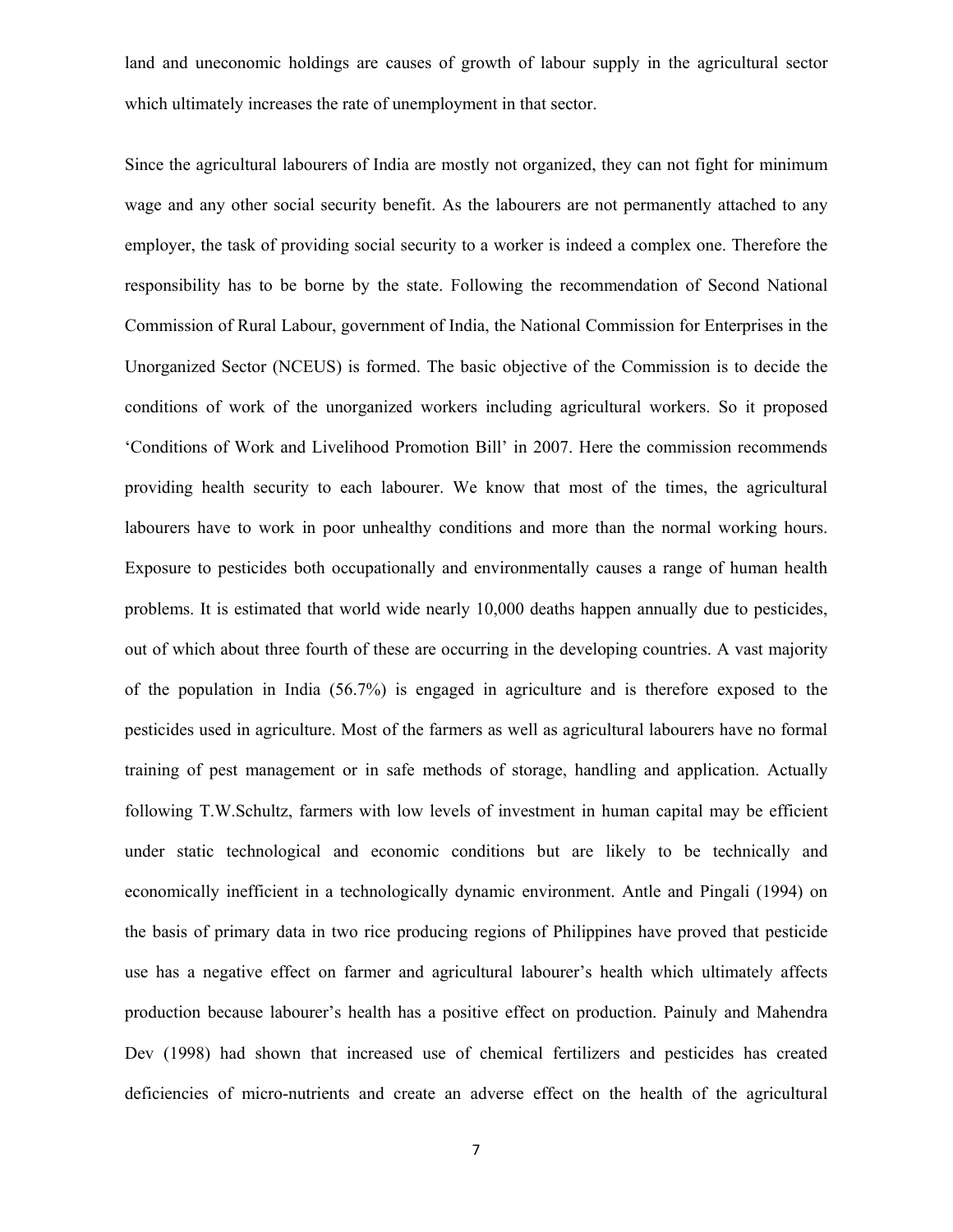labourers of India. They suggested the importance of biological control of pests and expansion of the use of bio-pesticides for sustainable product of agriculture. Almost same observation was observed by Clevo (2000) after his field study in Sri Lanka. So improper use of pesticides not only affect agricultural labourer's health and his out of pocket health expenses but also affects agricultural productivity through reducing the nutritional status of the labourers. Pesticides being used in agricultural fields come into human contract directly and indirectly. Prolonged exposure to pesticides results in acute and chronic health problems. These ranges from temporary acute effects like irritation of eyes, excessive salivation to chronic diseases like cancer, reproductive disorder, vomiting, fatigue, skin redness/ white patches, muscle weakness, chest pain etc. The sickness of the laborers increase out of pocket medical expenses and reduce possible full man days of employment of the labourers in the farm sector due to illness which ultimately affects their net earnings. So if we want to provide health security for the agricultural labourers, then government should encourage the landlords to switch over to organic cultivation because cultivation with the help of bio-fertilizer and bio-pesticides will definitely help the employed agricultural labourers to reduce the possibility of illness. Besides that the landlords should offer living wages not the minimum wage to his labourers. Minimum wage depends on the minimum needs of the worker. It provides not merely for bare sustenance of life but for preservation of the efficiency of the workers. But living wage enable the wage earners to provide for himself and his family not merely the bare essential food, clothing, shelter but also a measure of frugal comfort against the protection of illness. So higher out of pocket health expenses automatically demand higher living wage.

In this paper we will make a theoretical investigation to identify whether switching over to organic farming create any impact on living wage and employment in the agricultural labour market?

Here we consider a risk neutral farmer who is cultivating his entire plot of land with the help of hired labour. So his health is not affected due to improper use of chemical fertilizer and pesticides. But the health of the employed workers may be affected due to the above reason. It is assumed that the farmer has a belief on consumption efficiency argument when the wage income of the labourer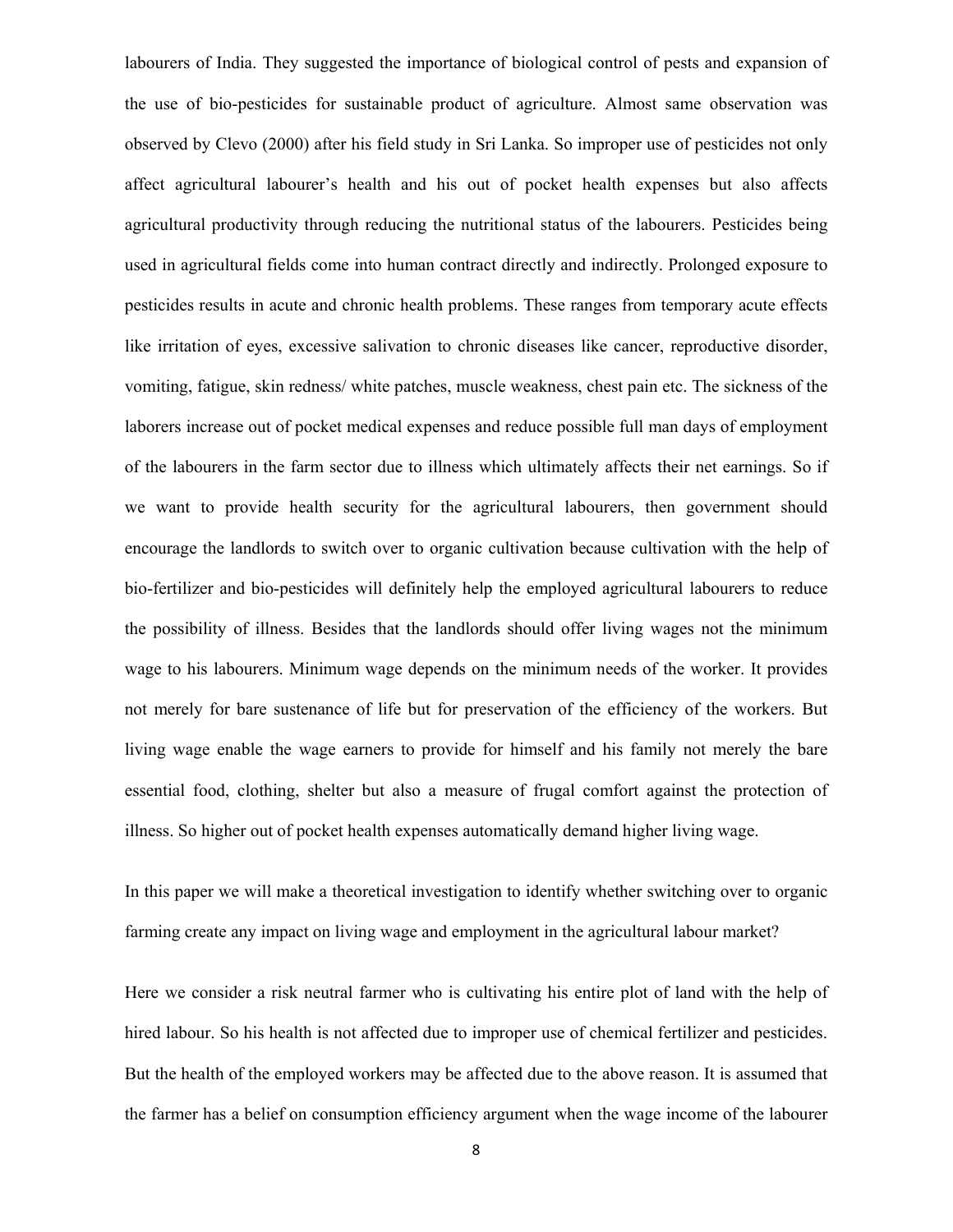creates a positive impact on labour as well as farm productivity as mentioned by Bliss and Stern; (1978) and Pitt, Rosenwing and Hassan; (1990). But, labour experience productivity loss through health hazard due to improper utilization of chemical fertilizer and pesticides. So the farmer as well as employer has to offer living wage not the efficiency wage to the employed agricultural workers. Here the farmer has to decide both living wage and employment simultaneously at his profit maximizing level. We also have to derive the condition at which it will be profitable for the farmer to incline towards organic cultivation and then we shall have to determine its impact on living wage and employment. We shall also have to investigate the impact on living wage and employment if the farmer is getting more price premium in the international market.

## **SECTION-3: The impact on living wage and employment in the agricultural labour market if the employer cum farmer completely switches over his agricultural production process through organic method.**

In this model, initially we assume that a landowner cum employer is producing certain crop in a given size of land. The crop can be produced either with the help of chemical fertilizer and pesticides or through organic method with chemical pesticides or totally with the help of biofertilizer and bio-pesticides. 'A' is the index of intensity of the use of fertilizer and pesticides during the time of agricultural production and is continuous in the closed intervalA $\epsilon$ [ $\overline{A}$ ,  $A^+$ ]. Here A' is measured in monetary terms . Higher the value of 'A' ( $A \rightarrow A^+$ ) indicates higher intensity of the use of chemical fertilizer and pesticides during the time of agricultural production and lower value of 'A' ( $A \rightarrow \overline{A}$ ) indicates the inclination of the farmer towards organic farming. Here  $A^+$  indicates maximum possible use of chemical fertilizer and pesticide in the entire agricultural production and  $\overline{A}$  indicates zero use of chemical fertilizer and pesticides i.e. total inclination of the farmer towards organic cultivation with bio-pesticides. In this model higher 'A' has two effects (a) productivity enhancing effects and (ii) productivity destructing effect through reduction of the efficiency of the employed workers. It is true that a shift to organic cultivation involves a cost to the farmers in terms of loss of output. Farmers are generally denied access to developed country's organic markets for two to three years after beginning organic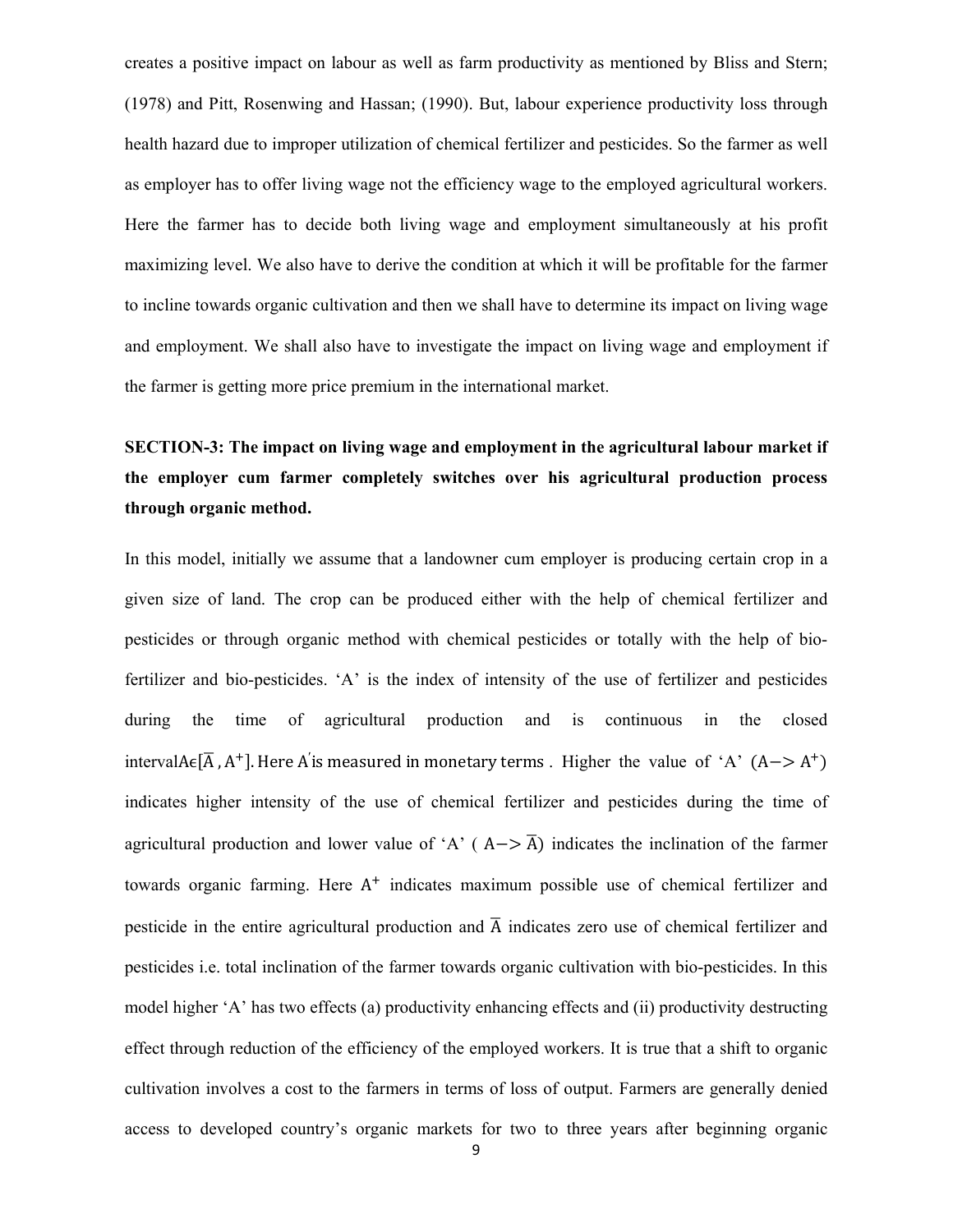management. A mere withdrawal of chemical inputs will not qualify the farmers or the farm to be certified as organic. There is normally a waiting period for at least three years for the residual effect to wear off and to get her products recognized as organic which involves a cost in term of certification. The cost is often too high to make it economical for the small and marginal farmers. But for simplicity of the model it is assumed that the conversion cost is zero and the farmer himself sells his product either in the domestic market or in the international market just after switching over to organic cultivation.

We know that the use of chemical fertilizer and mainly pesticides will make the agricultural labourer sick and then he has to bear few medical expenses from his own pocket which is represented as  $m(A)$  when  $m'(A) > 0$  &  $m''(A) < 0$ . Apart from that, due to sickness, the labourer may also loose few man days of employment which can be explained as  $\rho(A)$  where  $\rho(A) \in (0,1)$  and  $\rho'(A) > 0$ ,  $\rho''(A) < 0$ . So we can say that the higher intensity of the use of chemical fertilizer and pesticide may affect the total income of an employed agricultural labourer in two ways, i.e. (i) through reducing total possible full man days of employment and (ii) through bearing medical expenses from his own pocket.

Hence, the net income of an agricultural labourer after becoming sick becomes

$$
EI_A = \{1 - \rho(A)\}\widetilde{W_A}H - m(A) \dots \dots \dots \dots \dots \dots \dots \dots (1)
$$

Here 'H' is the total possible man-days of employment of an agricultural worker in the entire agricultural season and  $\widetilde{W}_A$  is the wage rate in the farm sector at which the labourer would accept the job. It is independent of 'A',. Again each employed agricultural labourer may get employment in the non-farm sector where the wage rate is  $W_{NF}$  and possible days of getting employment is  $\hat{H}$ . Here we assume for simplicity that, a labourer will not become sick in the entire time period if he works solely in the non-farm sector. So earnings of the same labourer from non-farm sector will become $I_{NF} = W_{NF} \hat{H}$ .

Now a labourer will work as an agricultural labour provided  $EI_A \geq I_{NF}$  … … … … … (2).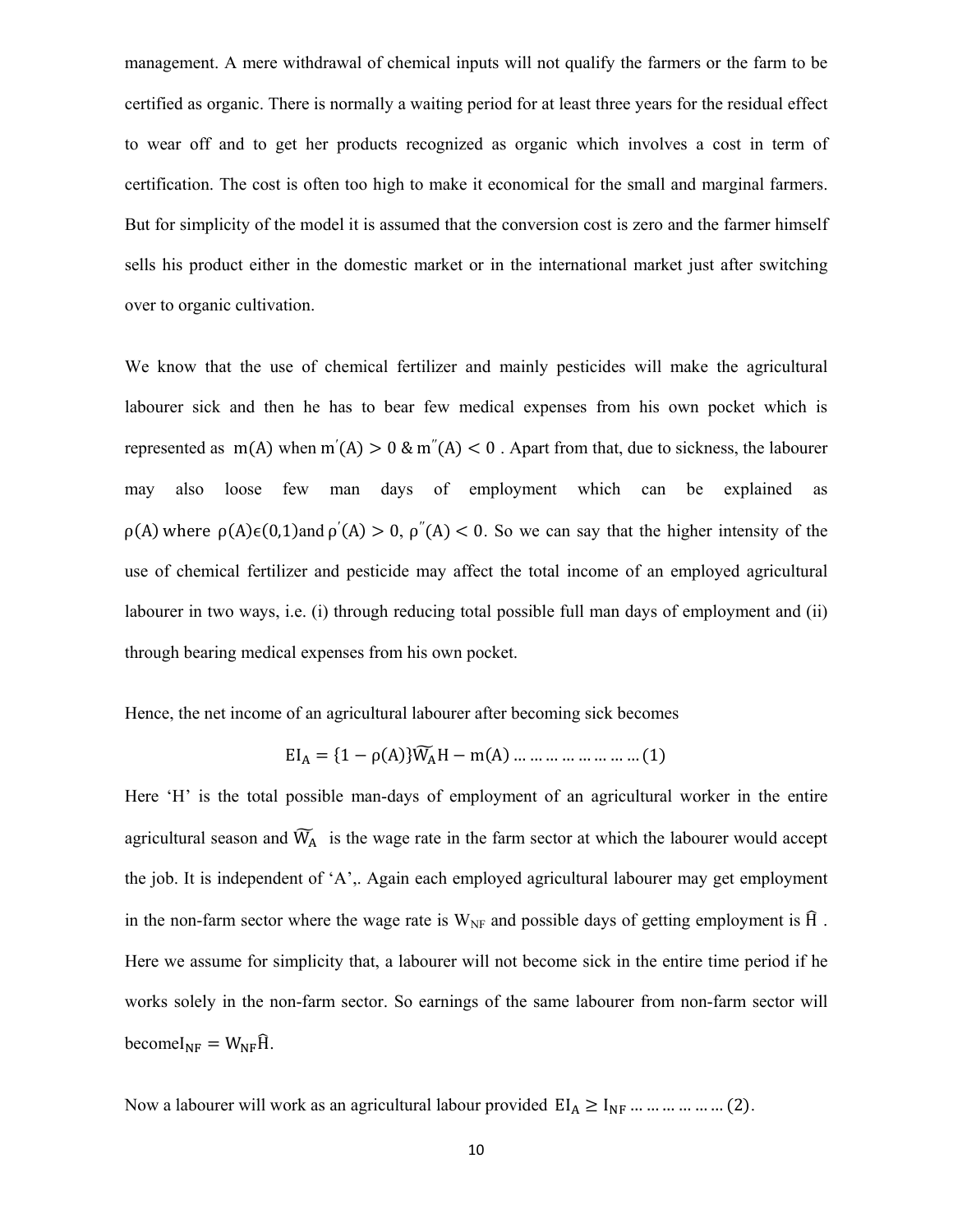As 
$$
EI_A = \widetilde{W}_A H - \rho(A)\widetilde{W}_A H - m(A)
$$
, we have

$$
(\text{EI}_A)_A = -\rho'(A)\widetilde{W}_A H - \text{m}'(A) < 0 \text{ and } (\text{EI}_A)_{AA} = -\rho''(A)\widetilde{W}_A H - \text{m}''(A) > 0
$$
\n
$$
\text{as } \text{m}'' < 0 \text{ \& } \rho'' < 0 \dots \dots \text{(3)}
$$

So we can conclude that the income curve of a labourer with respect to 'A' from agricultural sector will be negatively sloped and convex in nature.

Suppose, the minimum value of A is  $\overline{A}$  and at that situation, the expected income of the representative labourer from farm sector will be  $\overline{EI_A} = \widetilde{W_A}H - [\rho(\overline{A})\widetilde{W_A}H + m(\overline{A})]$ . Now,<sup>1</sup> we assume that  $\overline{EI_A} > I_{NF}$ .

The landlord cum farmer has to decide the level of 'A' at which rural labourers are available to for agricultural production. From Figure-1, it is clear that at 'e', the representative labourer is indifferent between farm and non-farm sector. Beyond,  $\hat{A}$ , the labourer will always work in nonfarm sector. Here  $\hat{A} \leq A^+$ . But, when  $A \in [\overline{A}, \overline{A})$ , the representative labourer will always work in farm sector. So the farmer prior to any agricultural season, at the time of deciding the type of cultivation, should always keep the intensity of the use of chemical fertilizer and pesticides below  $\hat{A}$ to ensure the availability of labour in the entire agricultural peak season. Suppose the intensity of the use of fertilizer and pesticide in the entire agricultural production is represented as  $\tilde{A}$  when  $\widetilde{A} \in [\overline{A}, \overline{A}]$ . Now if the landowner cum employer wants to employ, 'N' number of homogeneous labourer in the entire agricultural season, then his net earning from cultivation will become,

$$
\Pi(W_A, N) = \overline{p}\widetilde{A}f\{e(W_A - \widetilde{A})N\delta(\widetilde{A})H\} - W_ANH\delta(\widetilde{A}) - C(\widetilde{A})
$$
.................(4)

From the above equation, it is clear that, the landowner believes instantaneous consumption efficiency argument. But here WAis the living wage of an agricultural labourer which is decided by the farmer<sup>2</sup>. The labourers are assumed as the sole member of his family and he himself consumes the entire wage income after paying the medical expenses if necessary. As it is obvious that living wage is at least as greater than market wage, so in our model  $W_A > \widetilde{W}_A$ . In traditional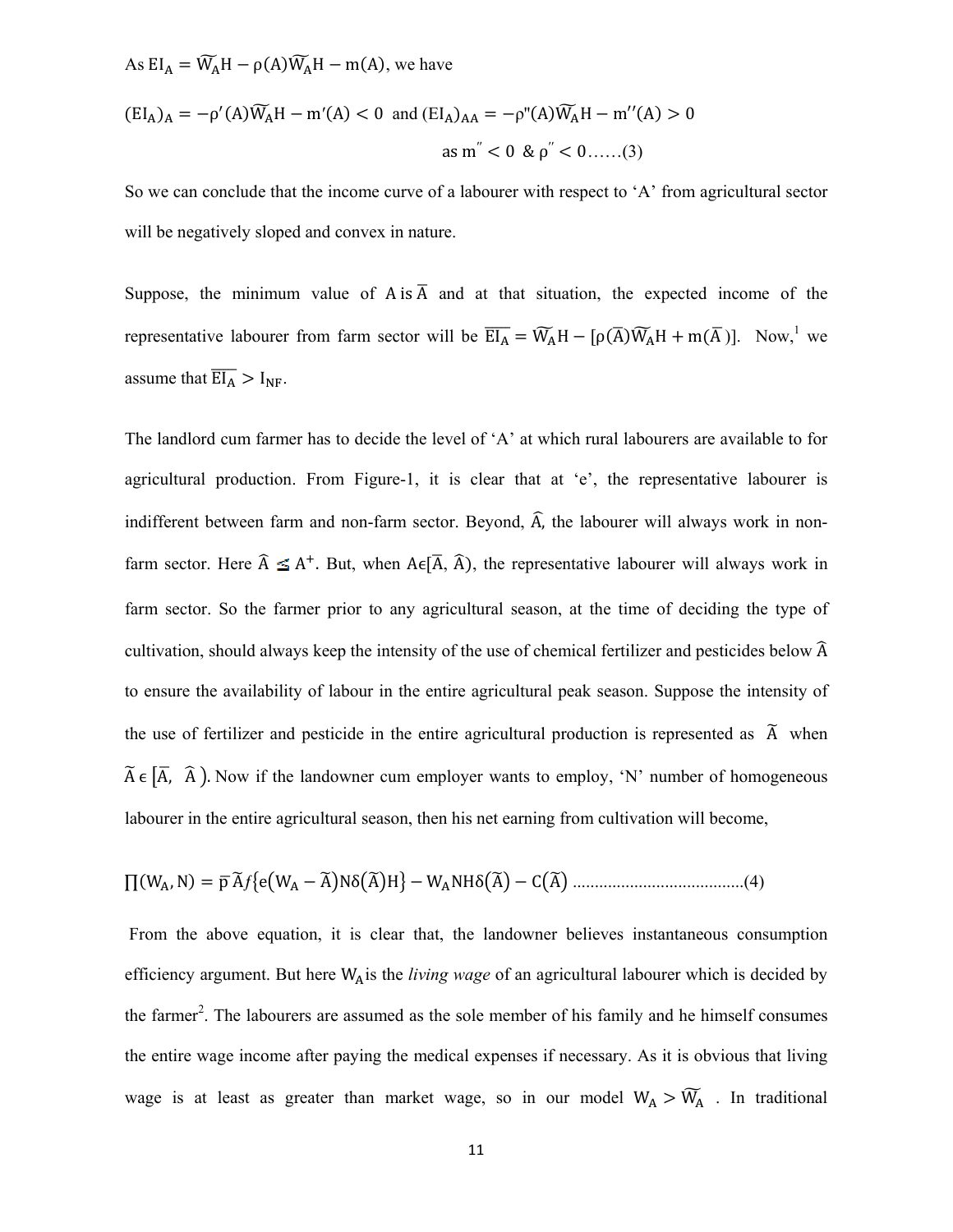instantaneous consumption efficiency argument, the nutritional efficiency of an agricultural labourer totally depends on the wage income he receives where it is assumed that the entire wage is spent for food consumption. But here due to the presence of  $\tilde{A}$ , the nutritional efficiency of the labourer does not solely depend on W<sub>A</sub>because higher  $\tilde{A}$  negatively affects the nutritional efficiency as well as labour power of the labourer. So during the time of agricultural production, efficiency of a labourer, depends on  $(W_A - \widetilde{A})$ .

We consider two important assumptions in our model and those are (i)  $W_A > \tilde{A}$  and (ii) Switch over cost of cultivation is zero.

Here  $C(\widetilde{A})$  is total cost of utilized fertilizer and pesticides and necessary seeds. It is obvious that  $C' > 0$  &  $C'' > 0$ . So when a farmer switches over to organic cultivation with use of bio-pesticides, the cost of cultivation of the farmer will decline. It is also assumed that the entire produced agricultural commodity can be sold either in the domestic market at price 'p'<sub>d</sub> or at international market at price  $p_i$ . Obviously, the farmer prefers to sale the product in the international market where there is high demand of organic agricultural products. If he can sell his entire product in the international market, he has to pay tariff 't' for selling each unit of output. In that situation, her net earnings after selling one unit organic farm product in the international market will become  $\hat{p}_i = (p_i - t)$ . But if his product is rejected in the international market, then he can sell the entire amount in domestic market at price  $p_d$ . We here also assume that transportation cost is zero and no crop is destroyed after rejection from international market and expected earning of the farmer after selling one unit of output is denoted as  $\bar{p}$  which is obviously positively related with  $p_d \& p_i$  and negatively related with 't<sup>3</sup>.

So the objective function of the risk neutral farmer cum employer can be explained as

$$
\text{Max}[\text{T}(W_A, \text{N}) = \overline{p}\,\widetilde{A}f\{e(W_A - \widetilde{A})N\delta(\widetilde{A})H\} - W_A N H \delta(\widetilde{A}) - C(\widetilde{A})
$$
\n
$$
\text{Subject to (i) } W_A H - \left[\rho(\widetilde{A})W_A H + m(\widetilde{A})\right] \ge W_{NF}\widehat{H} \text{, and (ii) } W_A > \widetilde{W}_A \text{ }^4 \text{ } \dots \text{ }^{\text{(3)}}
$$

Hence the Lagrange function can be explained in the following way: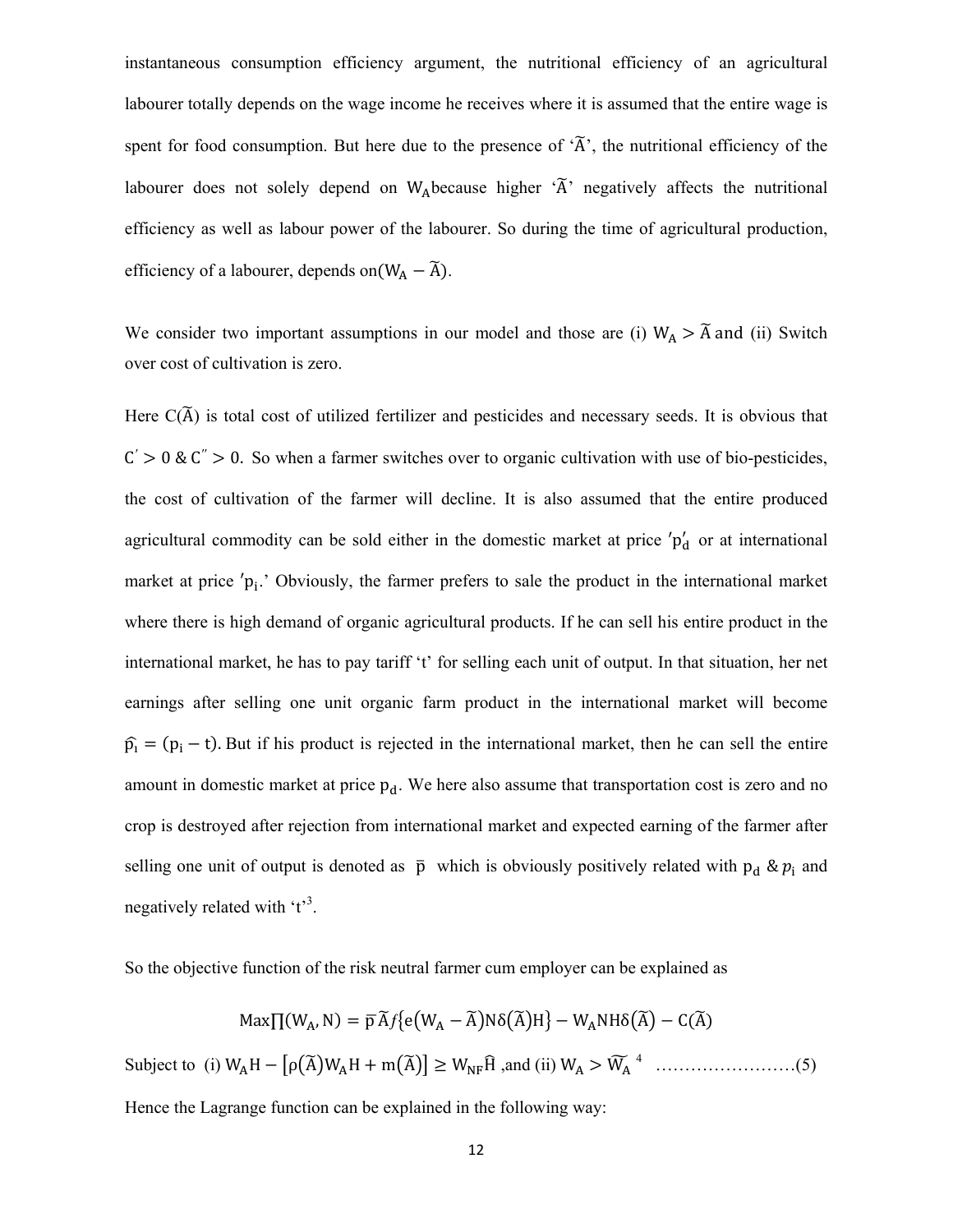Now if the landlord wants to incline towards organic farming then obviously  $\widetilde{A} \in (\overline{A}, \widehat{A})$ . So

 $W_AH - [\rho(\tilde{A})W_AH + m(\tilde{A})] > W_{NF}\hat{H}$ . Following consumption efficiency argument we also have to consider  $W_A > \widetilde{W}_A$ . In the presence of two non-binding constraint, the above optimization problem (following Kuhn-Tucker condition) is converted in to unconstrained optimization problem when  $\mu = \varphi = 0$ .

The above optimization problem gives

The above equation gives the equilibrium living wage  $W_A^*$  when  $A = \tilde{A}$ . The relation (3) establishes Solow condition (1979). It is also established that the living wage at profit maximizing level is directly independent of  $\bar{p}$  and 'N'. Solving equations (6) and (7) we also have the equilibrium level of employment 'N\*'. Now to check whether  $W_A^*$  and 'N\*' are the profit maximizing living wage and employment, we have to consider the Second order condition. We have

$$
\frac{\partial^2 \Pi}{\partial w_A^2} = \bar{p}\tilde{A}f'' \{ e(W_A^* - \tilde{A})N^* \delta(\tilde{A})H \} \{ e'(W_A^* - \tilde{A})\}^2 N^* \delta(\tilde{A})H +
$$
  
\n
$$
\bar{p}\tilde{A}f' \{ e(W_A^* - \tilde{A})N^*H\delta(\tilde{A})\} e''(W_A^* - \tilde{A}) < 0 \dots (9)
$$
  
\n
$$
\frac{\partial^2 \Pi}{\partial N^2} = \bar{p}\tilde{A}f f'' \{ e(W_A^* - \tilde{A})N^*H\delta(\tilde{A})\} \{ e(W_A^* - \tilde{A})\}^2 H\delta(\tilde{A}) < 0 \dots (10)
$$
  
\n
$$
\& \frac{\partial^2 \Pi}{\partial W_A \partial N} = \bar{p}\tilde{A}f^{''} \{ e(W_A^* - \tilde{A})NH\delta(\tilde{A})\} e(W_A^* - \tilde{A})e'(W_A^* - \tilde{A})H\delta(\tilde{A}) < 0 \dots (11)
$$

Now the Second order condition will be satisfied if and only if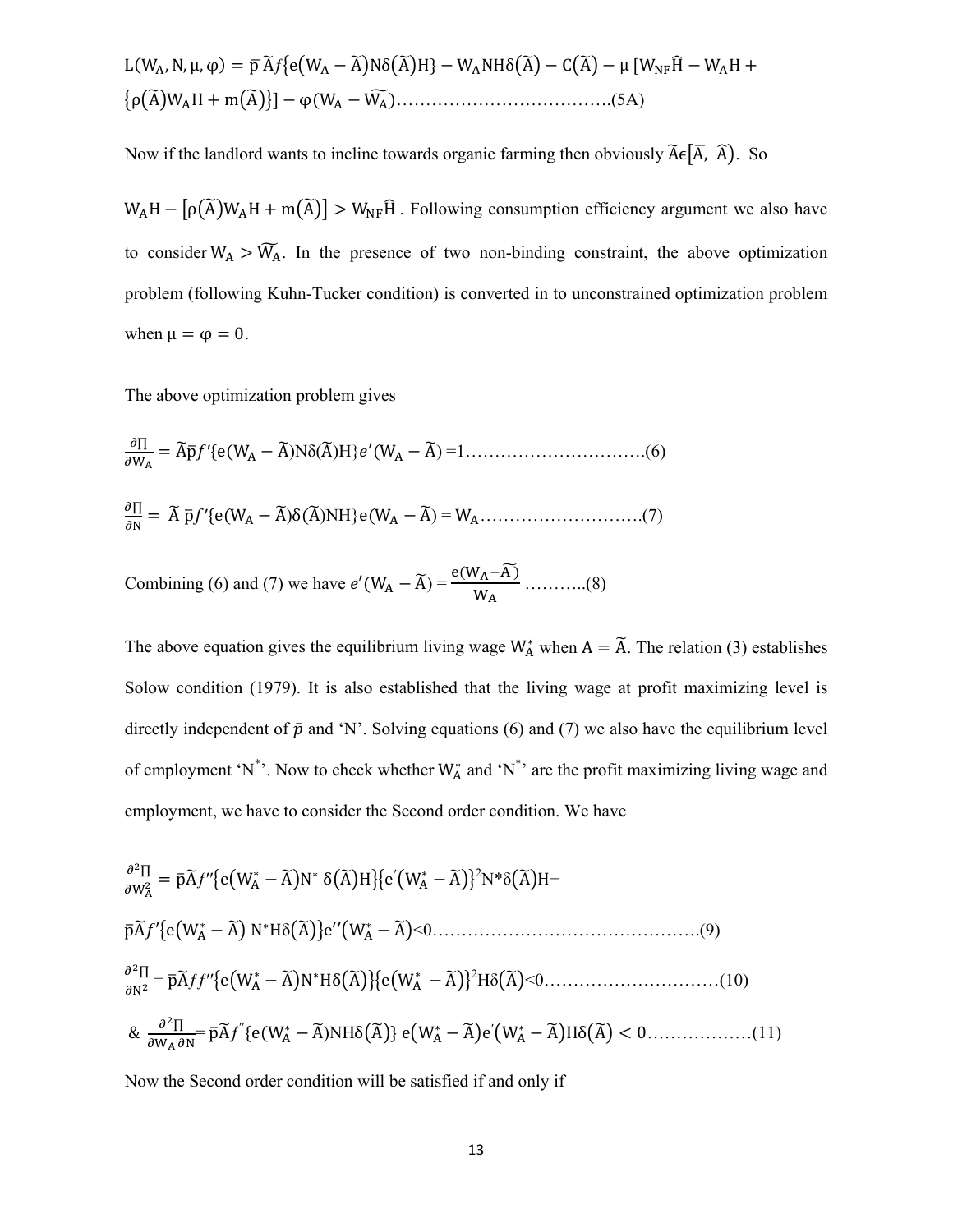$$
\frac{\partial^2 \Pi}{\partial w_A^2} \cdot \frac{\partial^2 \Pi}{\partial N^2} - \left[ \frac{\partial^2 \Pi}{\partial w_A \partial N} \right]^2 > 0 \quad \text{i.e.}
$$
\n
$$
D = \bar{p}^2 \tilde{A}^2 \left\{ f'' e'^2 e^2 N^* H^2 \delta^2(\bar{A}) \left( 1 - N^* H \delta(\bar{A}) \right) + f' e'' f'' e^2 H \delta(\bar{A}) \right\} > 0
$$

The above relation will happen if and only if N <sup>כ</sup>Hδ൫A෩൯ 1& ƒ ′′ ൏ 0 & e′′ ൏ 0……….(12) Hence, on the basis of (12) we can claim  $W_A^*$  and  $N^*$  are profit maximizing living wage and employment in the agricultural labour market when the intensity of the use of fertilizer and pesticide is represented as  $\tilde{A}$ . It is also true that  $W^* = W_A(\tilde{A})$  and  $N^* = N(\tilde{A}, \bar{p})$ .

So the indirect profit function of the landlord cum employer can be expressed as

$$
\Pi(\tilde{A}\ \tilde{p}) = \tilde{A}\ \tilde{p}f[e\{W_A(\tilde{A}) - \tilde{A}\}N(\tilde{A}, \tilde{p})\delta(\tilde{A})H] - W_A(\tilde{A})N(\tilde{A}, \tilde{p})\delta(\tilde{A})H - C(\tilde{A})\dots \dots \dots \dots (13)
$$

Proposition-1: *Switching over to organic cultivation reduces the living wage but increases employment generation in the agricultural labour market. But the reduced living wage is still higher than the market wage.*

Proof: Following Envelope theorem from (13), we have

$$
\frac{\partial \Pi^*(\tilde{A}, \bar{p})}{\partial \tilde{A}} = \bar{p} f[e\{W_A^* - \tilde{A}\} N^* \delta(\tilde{A})H] - \tilde{A} \bar{p} f'[e\{W_A^* - \tilde{A}\} N^* \delta(\tilde{A})H]e'\{W_A^* - \tilde{A}\} N^* \delta(\tilde{A})H
$$
\n
$$
+ \tilde{A} \bar{p} f'e\{W_A^* - \tilde{A}\} N^* \delta'(\tilde{A})H - W_A^* N^* \delta'(\tilde{A})H - C'(\tilde{A})...........(14)
$$
\n
$$
\text{Now } \frac{\partial \Pi^*(\tilde{A}, \bar{p})}{\partial \tilde{A}} < 0 \text{ provided}
$$
\n
$$
\bar{p} f[e\{W_A^* - \tilde{A}\} N^* \delta(\tilde{A})H] - \tilde{A} \bar{p} f'[e\{W_A^* - \tilde{A}\} N^* \delta(\tilde{A})H]e'\{W_A^* - \tilde{A}\} N^* \delta(\tilde{A})H
$$
\n
$$
+ \tilde{A} \bar{p} f'e\{W_A^* - \tilde{A}\} N^* \delta'(\tilde{A})H - W_A^* N^* \delta'(\tilde{A})H < C'(\tilde{A}) .........(15) holds when \delta' < 0
$$

High value of  $\tilde{A}$  indicates higher inclination of the farmer towards the use of chemical fertilizers and pesticides in the agricultural production. The negative relationship in (15) shows the condition at which the profitability of the farmer will decline from agricultural activity if he becomes more prone for green revolution technique in agricultural production through high use of chemical fertilizers and pesticides.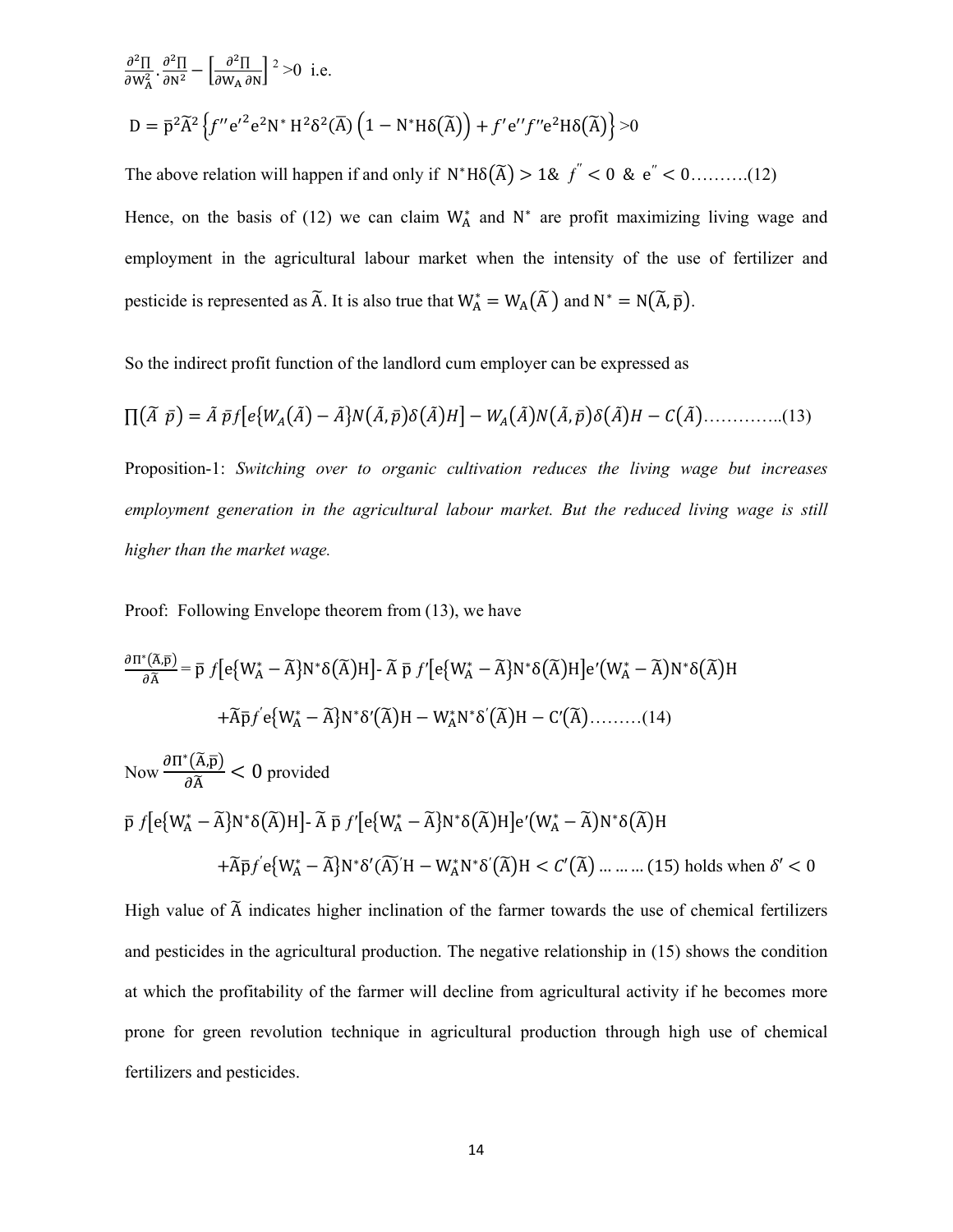*So if marginal net gain due to use of one extra unit of chemical fertilizer and pesticide is less than marginal cost of production, then the landlord as well as the employer will not utilize chemical fertilizer and pesticides intensively during the time of agricultural production, rather he will totally switch over to organic farming with bio-pesticide after keeping*  $A = \overline{A}^5$ . In that situation  $\Pi(\bar{A}, \bar{p}) > \Pi(\tilde{A}, \bar{p}).$ 

Now from (8) it is clear that

$$
\frac{\mathrm{d}W_{\mathbf{A}}^*}{\mathrm{d}\widetilde{\mathbf{A}}} = 1 - \frac{\mathrm{e}'(W_{\mathbf{A}}^* - \widetilde{\mathbf{A}})}{\mathrm{e}''(W_{\mathbf{A}}^* - \widetilde{\mathbf{A}})W_{\mathbf{A}}^*} > 1 \dots \dots \dots \dots (16)
$$

So when the farmer moves towards organic farming through reduction of  $\tilde{A}$  he will also reduce living wage and the *proportionate fall of living wage is more than proportionate inclination towards organic farming.* So when  $\widetilde{A} = \overline{A}$  i.e. the situation at which the farmer totally implements organic farming, the living wage at profit maximizing level decreases and will become  $\overline{W_A}$ . According to our not binding constraint of wage, still  $\overline{W_A} > W_A$ 

So from (7) we can write 
$$
\bar{p} f' \{e'(\overline{W_A} - \overline{A}) \delta(\overline{A})NH\} > \frac{\overline{W_A}}{\overline{A} e(\overline{W_A} - \overline{A})} \dots \dots \dots \dots \dots \dots (17)
$$

As the living wage have already reached at subsistence level, the above inequality will again come back to equality provided 'N<sup>\*'</sup> rises to 'N<sup>'</sup> which proves that organic agricultural production requires significantly greater labour inputs than the conventional forms. As labour is not a constraint, organic cultivation can help the unemployed or underemployed labour in the rural community. Here it has to be remembered that  $f' > 0, f'' < 0$ ,  $e' > 0$  &  $e'' < 0$ . So after switching over to organic cultivation, the living wage reduces to  $W_A$  and employment rises to N. It is also observed that the gap between the living wage and existing market wage also becomes minimum. So the farmer can provide health security to the employed agricultural labourers at minimum living wage. Now at  $A = \overline{A}$  i.e. the situation of total adoption of organic farming during cultivation with bio-pesticides, the profit function of the farmer becomes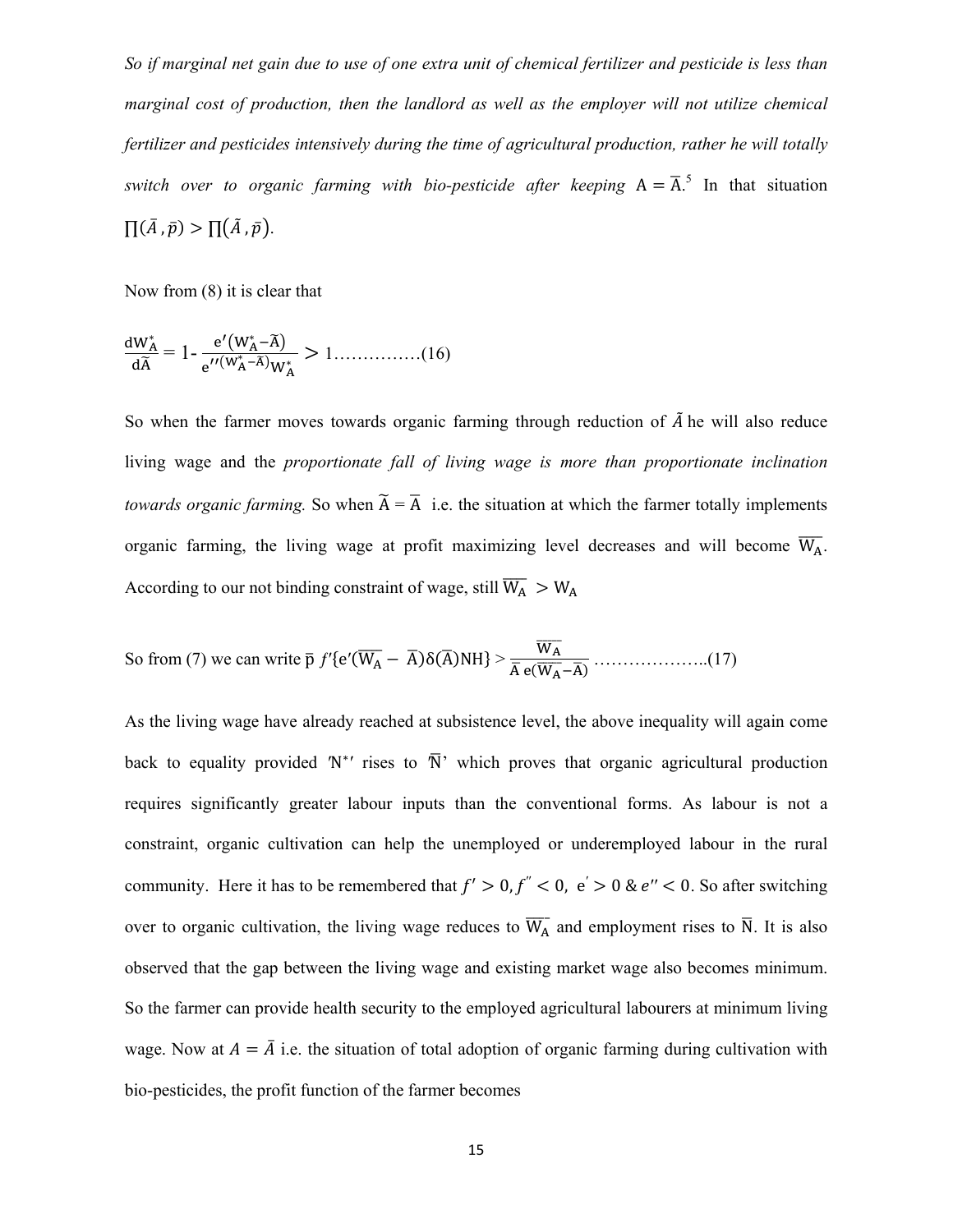∏ഥ = pത Aഥ ƒ′ሼeሺW<sup>A</sup> തതതത െ AഥሻNഥ δሺAഥሻHሽ െ W<sup>A</sup> തതതത Nഥ δሺAഥሻH- CሺAഥሻ………………………….(18)

Proposition-2: *Employment in the agricultural labour market will further increase provided domestic price or international price of the produced crop increases or tariff rate on organic agricultural commodities in the developed countries decreases. But that will keep the living wage rate unchanged.* 

Proof: Implementation of Agreement on Agriculture under WTO agreement results in reduction of domestic support in OECD (Organization for Economic Co-operation and Development) countries which should in turn raise international prices of agricultural commodities and improve export prospects for Indian and other developing countries. The organic food components can also be sold at premium price in the international market. So in our model  $\bar{p}$  will increase due to higher value of  $p_i$  and lower value of 't'. We know that profit of the farmer will increase with  $\bar{p}$  if and only if  $\partial \bar{\Pi}$  $\frac{\partial \Pi}{\partial \bar{p}}$  > 0. Solving equations (6) and (7) with the help of Cramer's rule, we have

$$
\frac{d\overline{W_A}}{d\overline{p}} = 0 \text{ and } \frac{d\overline{N}}{d\overline{p}} = \frac{\overline{p}(f')^2 \{ (e')^2 - e''e \}}{D} > 0 \dots \dots \dots \dots \dots (19)
$$

#### **Conclusions:**

After liberalization**,** farmers of the developing countries including India were encouraged to shift from growing mixture of traditional crops to export oriented cash crop. Initially that required for more inputs of pesticides, fertilizers and water than traditional crops. But liberalization policy reduced subsidy on chemical fertilizers and pesticides. So we observe tremendous hike in cost of cultivation in each unit of land. This also reduces the employment generation in the agricultural sector. In this situation, if the employers have to provide living wage (which is higher not only than minimum wage but also market clearing wage) to the employed labourers to maintain their social security, the farmers will have no other option but either to stop production or give more importance on family labour force during the time of cultivation which ultimately will reduce employment generation in the agricultural sector further. In this situation, growing demand of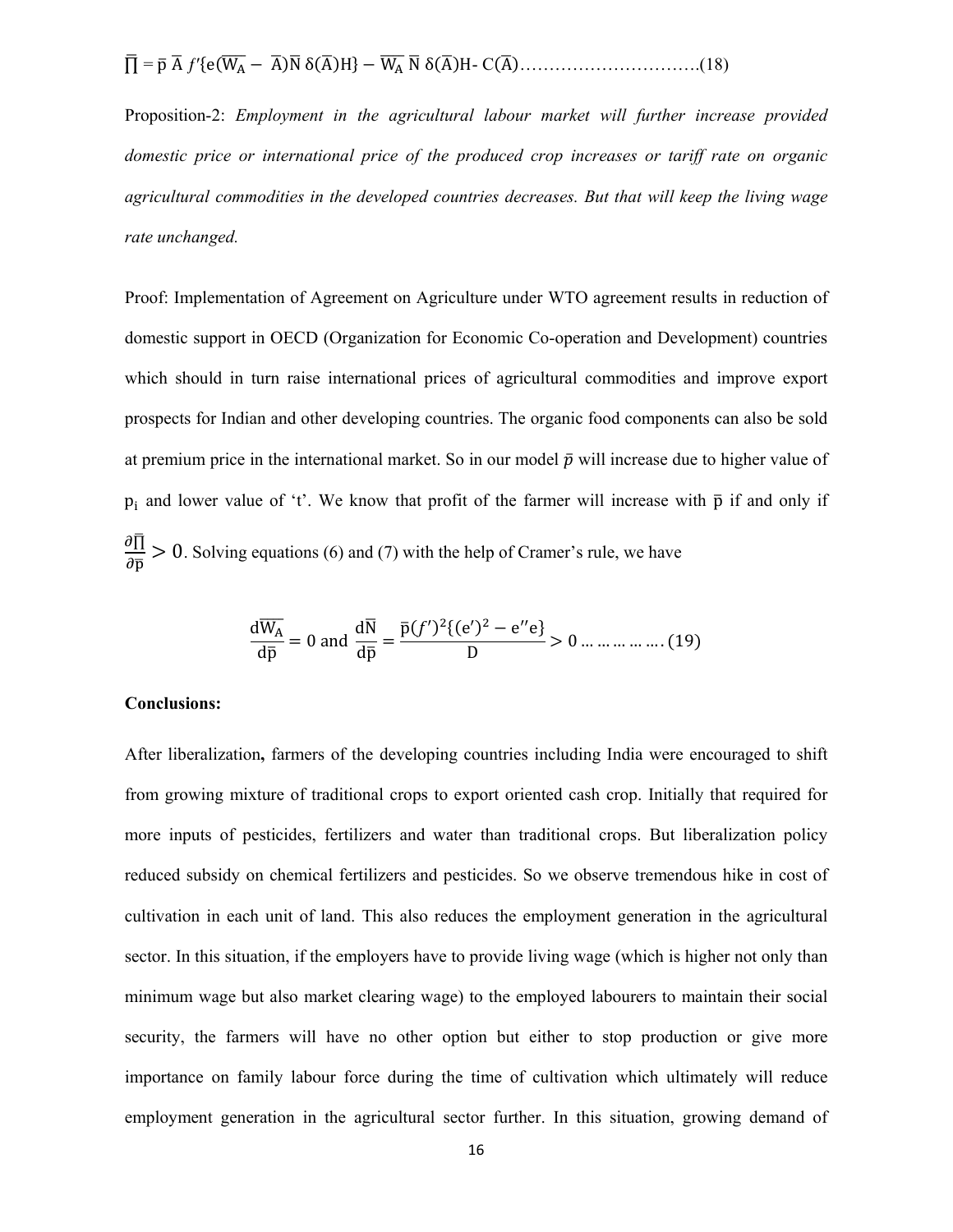organic food components in the international agricultural commodity market will give new direction of Indian agricultural products. A major advantage of organic farming is the reduced cost of inputs. More over it provides better yields and higher profit to the farmers than conventional cultivation.

This paper establishes that switching over to organic farming is beneficial for both the farmers and the employed agricultural labourers. Removal of the use of chemical fertilizer and pesticides improves productivity, man days of work as well as employment of the agricultural workers in the entire agricultural season. This also will reduce the medical expenses and can provide sufficient health security to these informal workers. The farmers can give low living wage daily to each worker; even that the expected earning of a labourer in the entire agricultural season becomes more than his next best alternative source of income from non-farm sector, because they now lose less number of days of employment due to sickness and can spend minimum amount for medical expenses. From the point of view of the farmers, switching over to organic cultivation would have big effect on productivity because the productivity loss from reduced chemical pest and fertilizer control is offset by the productivity gain from improved health of the labourer and less man days of waste due to illness. They can now generate more profit from same unit of land even after generating more employment. Reduction of tariff on agricultural commodities in the developed countries further increases the profitability of the farmer through selling it's organic product in the international market and this also will help him to generate more employment in the agricultural sector at unchanged living wage.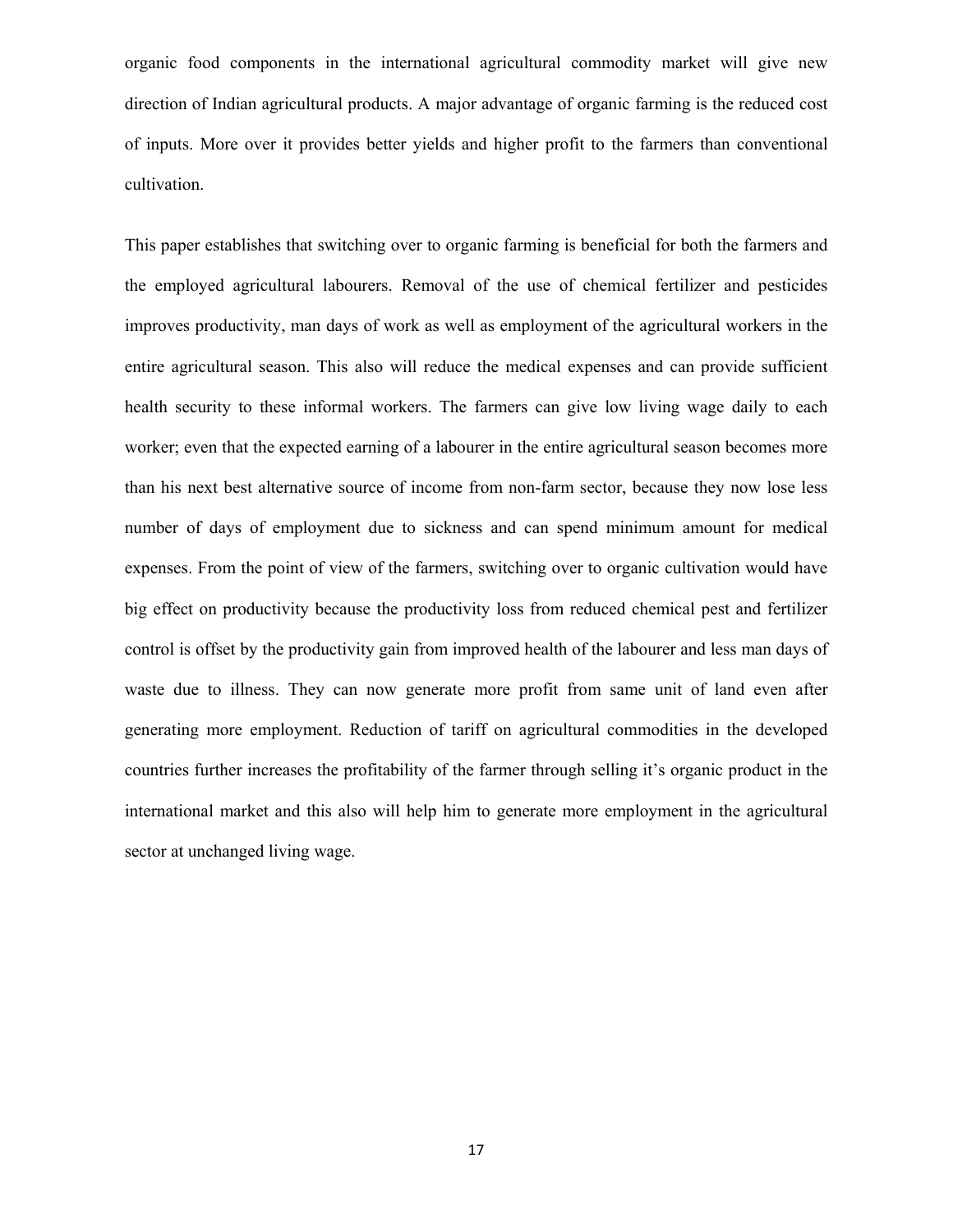

 $Fig-1$ 

<sup>1</sup> Here it is clear that  $EI_A$  totally depends on 'A' but  $I_{NF}$  is independent of 'A'.

<sup>2</sup> A 'living wage' is the wage which allows the wage earners to afford housing, food, health care and a certain amount of transport. In case of 'efficiency wage' the labourer can utilize that wage only for food consumption. As here the labourer himself bears the own out of pocket medical expenses, to maintain the nutritional efficiency of the labourer, the landlord here offers not the efficiency wage but the living wage. Obviously the living wage is more than efficiency wage where following 'efficiency wage' literature that is obviously more than the neoclassical market clearing wage in a labour abundant rural economy.

<sup>3</sup> Following WTO agreement there will be gradual reduction of tariff on agricultural commodities in the developed countries which ultimately will improve the net earnings of the developing countries from exporting agricultural products.

 $4\ \widetilde{W}_A$  is the minimum wage in that agricultural labour market. Here following traditional literature of consumption efficiency argument, the living wage should be always kept above minimum wage level.

<sup>5</sup> The landlord perceives that higher intensive use of chemical fertilizer and pesticide may not enhance profitability, because it directly affects the efficiency of the worker and their productive capacity. Besides that it will also increase the cost of cultivation. So he wants to keep 'A' as low as possible. So in this single period model, at equilibrium  $A = \overline{A}$ .

#### Reference:

Antle John and Prabhu L. Pingali (1994): 'Pesticides, Productivity and Farmer Health: A *Philippine Case Study'*; American Journal of Agricultural Economics, Vol.76, No.3 pp. 418-430.

Bhalla.G.S. (2007): 'Indian Agriculture since Independence', National Book Trust, India.

Bliss.C. and N. Stern (1978): 'Productivity, Wages and Nutrition: Part 1: The Theory': Journal of Development Economics, Vol.5, Dec. pp. 331-362.